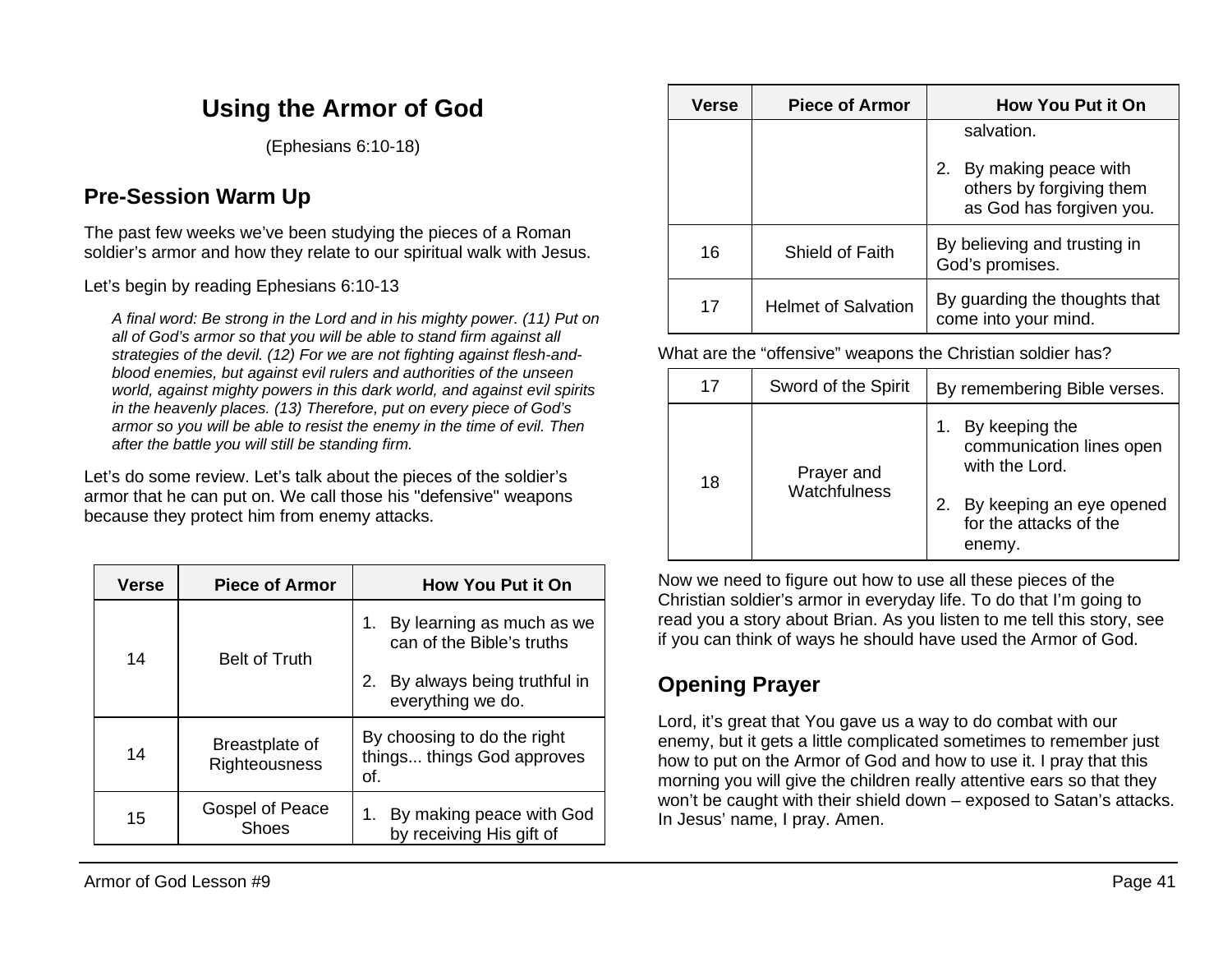#### **Memory Verse**

*Finally, my brethren, be strong in the Lord and in the power of His might. Put on the whole armor of God, that you may be able to stand against the wiles of the devil (Ephesians 10:10-11)*

#### **Lesson**

[Teacher, read the following story to your students:]

Brian jumped on his bike and headed down the street to Doug's house.

"*Hi, Doug*," he called. "*I just got my allowance. I've just enough to buy that knife like yours now. Want to come along*?"

Doug went for his bike and together the boys pedaled downtown. "*I hope there's still one there*," Doug said. "*There weren't many left the other day*." Doug nodded, but Brian didn't notice.

They screeched to a stop in front of Joe's Sporting Goods and hurried inside. "*There it is*," Brian exclaimed and then caught his breath. "*Boy! Look at that. Only one left*." Suddenly he stopped. He asked Doug, "*What was the price the other day*?"

"*One dollar and fifty cents*," Doug answered.

"*That's what I thought. Now look. The price is \$2.00. I don't have \$2.00. And, if I don't buy it now it will be gone*," Brian moaned. "*I've just got to have it for camp next week*."

Doug moved closer to Brian and whispered, "*The store is nearly empty. No one is looking our way. Just drop it into your pocket. No one will ever know*."

Hardly thinking what he did, Brian slipped his hand into his pocket and the knife was there, too. The boys turned and slowly walked out of the store. Doug was whistling. Brian's breath came in short quick gasps. They rode fast until they came to the park.

Brian pulled his bike behind a clump of bushes and plopped down on the ground. Doug followed. "*Doug, I shouldn't have done that*," Brian panted.

"*Why not? No one need ever know*." Doug said.

"*God knows*," Brian answered. His heart pounded too much to say any more. But he was thinking, God saw me and I sinned against Him by stealing.

Brian was a Christian. He remembered the day when he had first understood he was a sinner. The Bible said he had been born with a sinful heart (Psalm 51:5). He realized that because he was a sinner he did wrong things. He learned that because of sin, he was separated from God. The Bible said, "*The wages of sin is death*," and that death meant separation from God. But Brian also learned that God loved him and had made a way for him to be saved from the penalty of sin.

These things were not only true of Brian, they are true of you, too, and of every person who has been born into this world. God wants you to be in Heaven with Him some day, but your sin — lying, stealing, cheating, disobedience, meanness — cannot enter Heaven. God's Son, the Lord Jesus Christ, came from Heaven to earth to take the punishment for your sins.

Brian knew the Bible says, "*Christ died for our sins*" (1 Corinthians 15:3). He had learned that Jesus gave His precious blood in payment for his sins. Brian knew, too, that Jesus rose from the grave, never to die again and that He lives in Heaven.

After Brian received the Lord Jesus, he began to love Him very much. He wanted to do the things that pleased Him. When he did something wrong and displeased the Lord, Brian was not happy until he talked to the Lord about that sin. The Bible calls that confessing his sin — admitting to God that what he had done was wrong — and being forgiven. But Brian was sure he had never done anything as bad as taking that knife.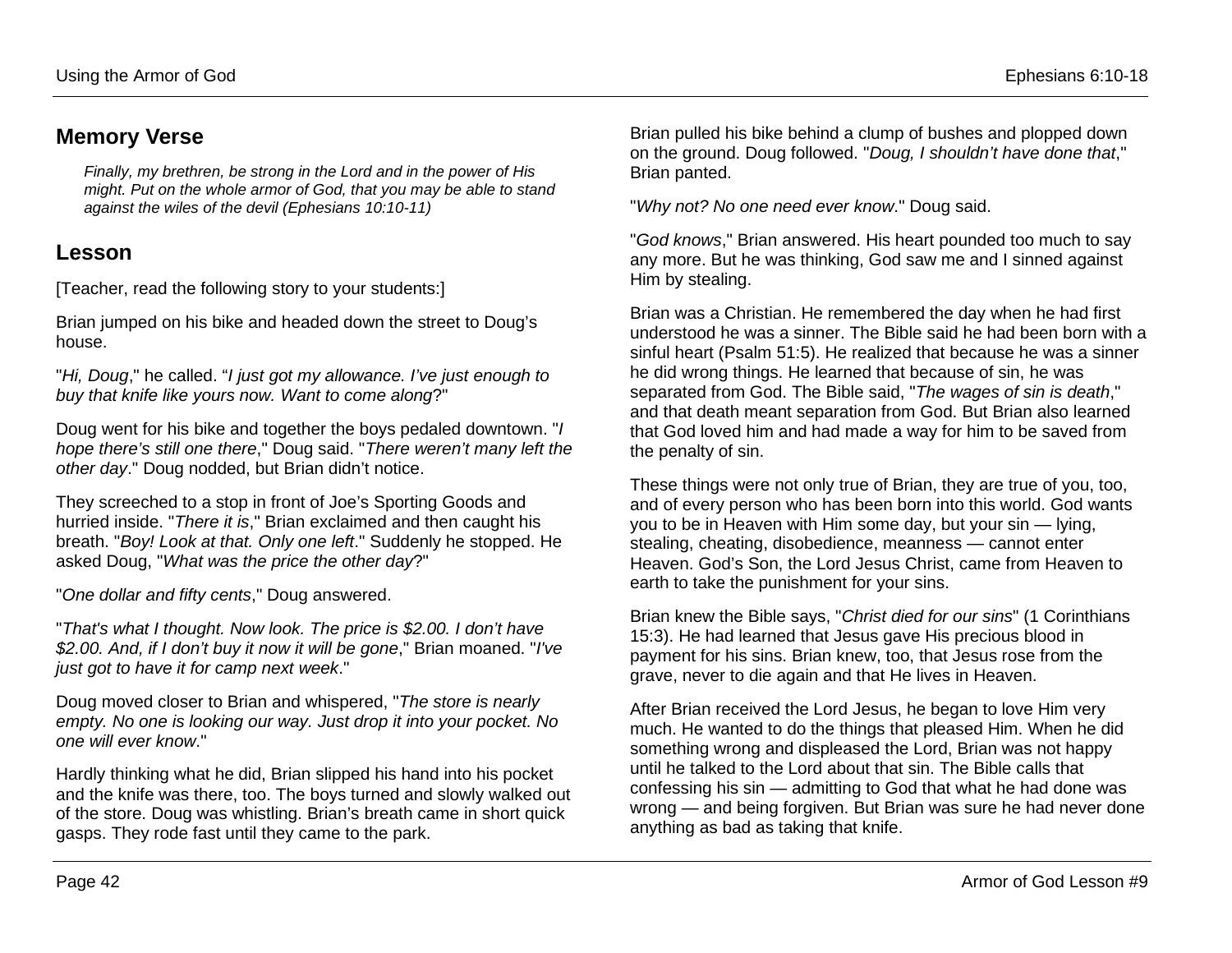Why had he done it? Have you ever done something like stealing or lying, or saying a bad word and wished you hadn't?

Brian knew that Doug could not understand how he felt about his sin. Doug had never received the Lord Jesus. Doug could not understand why Brian felt guilty — no one had seen him take the knife.

Brian's mother knew he had gone to the store to buy the knife, so she was not surprised to see it. Brian had been careful to remove the price tag, for he had told her it was \$1.50. "*I'm glad I have it just in time for camp*," Brian said, placing it in his suitcase. But in his heart, he was not really glad.

Brian went to camp on Monday. It was there he learned why it is so easy to sin. The devil is an enemy who wants to destroy our happiness and our witness for the Lord Jesus. The Bible says the devil is like a "*roaring lion, seeking someone to devour*" or "*tear apart*." Brian was beginning to understand now why it was hard for him to do right. He began to wonder if his problems with lying and stealing could ever be solved.

One day the teacher was telling the campers about a verse from God's Word. "*Put on the whole armor of God that you may be able to stand against the wiles, (*tricks*) of the devil*" (Ephesians 6:11). Brian's ears perked up right away.

"*Don't think there is something wrong with you when you are tempted to sin*," the teacher said, "*God knows about the schemes of Satan, and He has a way for us to stand against Him*."

The teacher taught Brian all about the Armor of God.

Brian thought about the knife. That day in the store, he had wanted it more than he had wanted to please God. He had wanted it so badly that he stole to get it. It seemed that he had to have the knife before camp, but he had not used it one time. He didn't even feel like using it because he knew that he had disobeyed God. He kept asking himself, "*What could I have done when I was tempted to take* 

*the knife*?" Brian thought about that for a long time. He went to his teacher, Mr. Gene, and told him the whole story. Then Mr. Gene asked him, "*How could you have used God's armor and refused to sin*?" Brian wasn't sure, so his teacher asked, "*When you listened to the wrong thoughts Doug whispered to you, what piece of the armor did you fail to use*?"

[Teacher, have one of the children answer that question.]

Brian answered, "*I guess I didn't use the helmet of salvation. Then I didn't use the belt of truth or the breastplate of right doing. I lied and I did wrong*."

How did Brian lie? (He pretended before his mother that the knife cost \$1.50.) How did he do wrong? (He left the store without paying.)

The teacher nodded. "*And you did not trust God by using the shield of faith*."

"*The devil's arrow of 'that knife is more important than anything' went straight to your heart. Then, of course, you did not use the sword of the Spirit — the Word of God — so the Holy Spirit could send the devil away from you. Now let's think what you could have done*."

Mr. Gene opened his Bible and pointed to Hebrews 13:5. Brian read, "*I will never leave you nor forsake you*."

Brian was thoughtful. "*I know that verse*," he said. "*I learned it the day I received the Lord Jesus as my Savior. I know Jesus said He would never go away. But, I never thought about Jesus being with me to help me do right*."

"*How can you let Him know you want His help*?" Mr. Gene asked.

[Teacher, have one of the children answer that question.]

"*By praying*?" Brain questioned.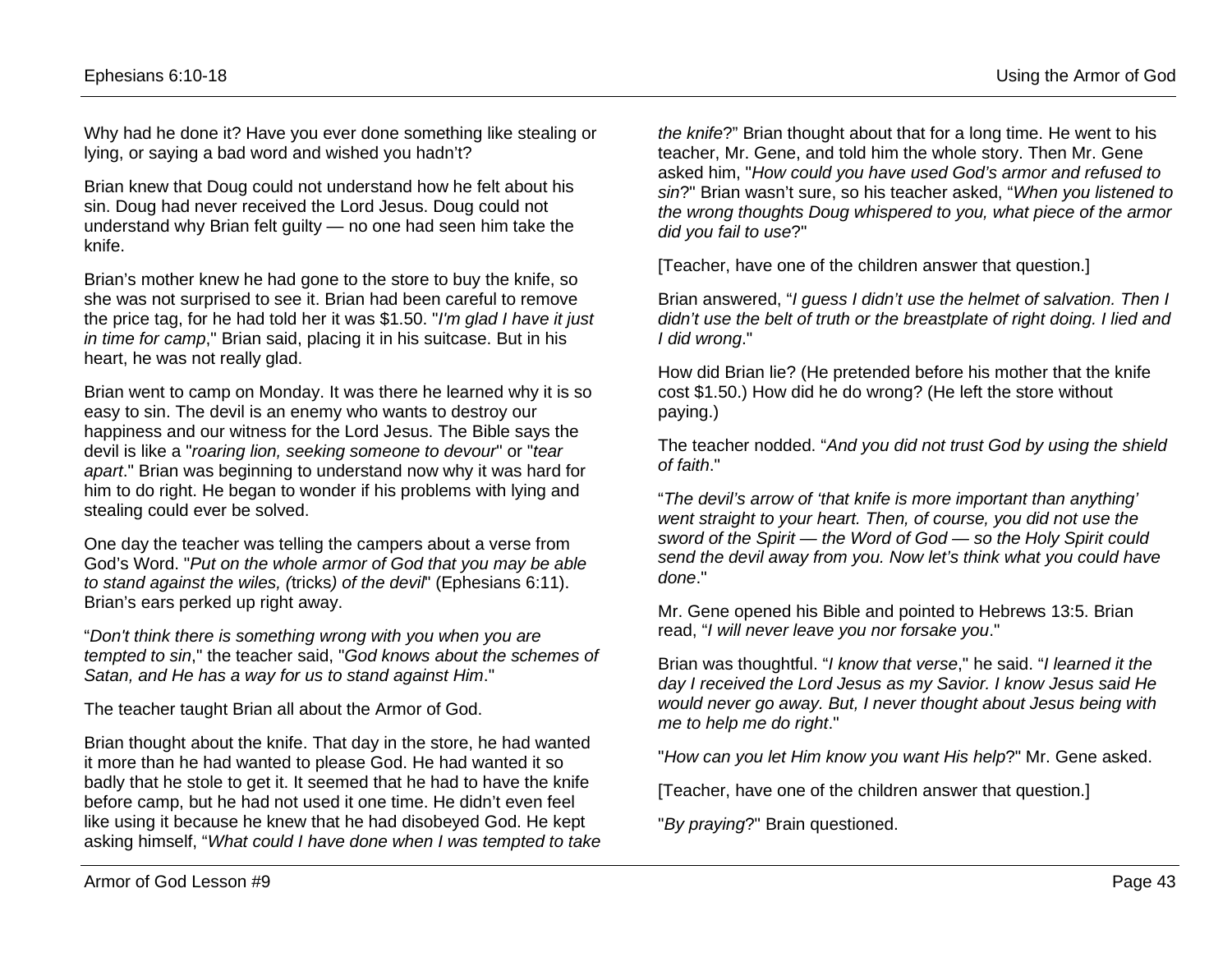Mr. Gene said, "*Now let's think back to the time you took the knife and see how you could have used the armor of God to win over Satan*."

[Teacher, set your notes aside and engage your students into a discussion using the following questions as an outline:]

How could Brian have used the Helmet of Salvation?

When Satan tempted Brian to steal the knife, instead of listening to Doug, he could have thought, "*What would God want me to do*?"

How could Brian have used the Word of God, the sword of the Spirit, against Satan?

Brian could have brought to his mind Exodus 20:15 which says, "*Thou shalt not steal*."

How could Brian have used the Shield of Faith?

Knowing that stealing the knife would not be truthful or right, Brian could have remembered that the Lord Jesus was right there to help him and trusted Him to do it. He could have prayed, too, and asked the Lord to help him do right and not steal the knife.

Brian had learned his lesson well. He knew now that he would never use that knife. There would be some "fixing up" to do with Joe's Sporting Goods when he got home. He would return the knife and tell the owner what he had done. He must confess his sin to his parents, too. But first he needed to confess his sins to God and ask for help to tell Doug what the Lord Jesus means to him.

Unless you have received the Lord Jesus as your Savior from sin, you have no helmet of salvation and you have no protection against Satan. Your sin still separates you from God. But the Lord Jesus took your punishment for sin so He could give you His righteousness (2 Corinthians 5:21). Jesus wants to save you now. "*Believe on the Lord Jesus Christ and you shall be saved*..." (Acts 16:31).

### **Closing Prayer**

Lord, thank You so much for teaching us all about the special armor You have provided us. Help us now remember to use it so that we can stand firm against the enemy of our hearts and souls. In Jesus' name, I pray. Amen.

### **Learning Activities**

#### **Craft Corner**

#### **Game Center**

Let the children work on the *Armor Matching* word search, or send it home as a "take home" paper.